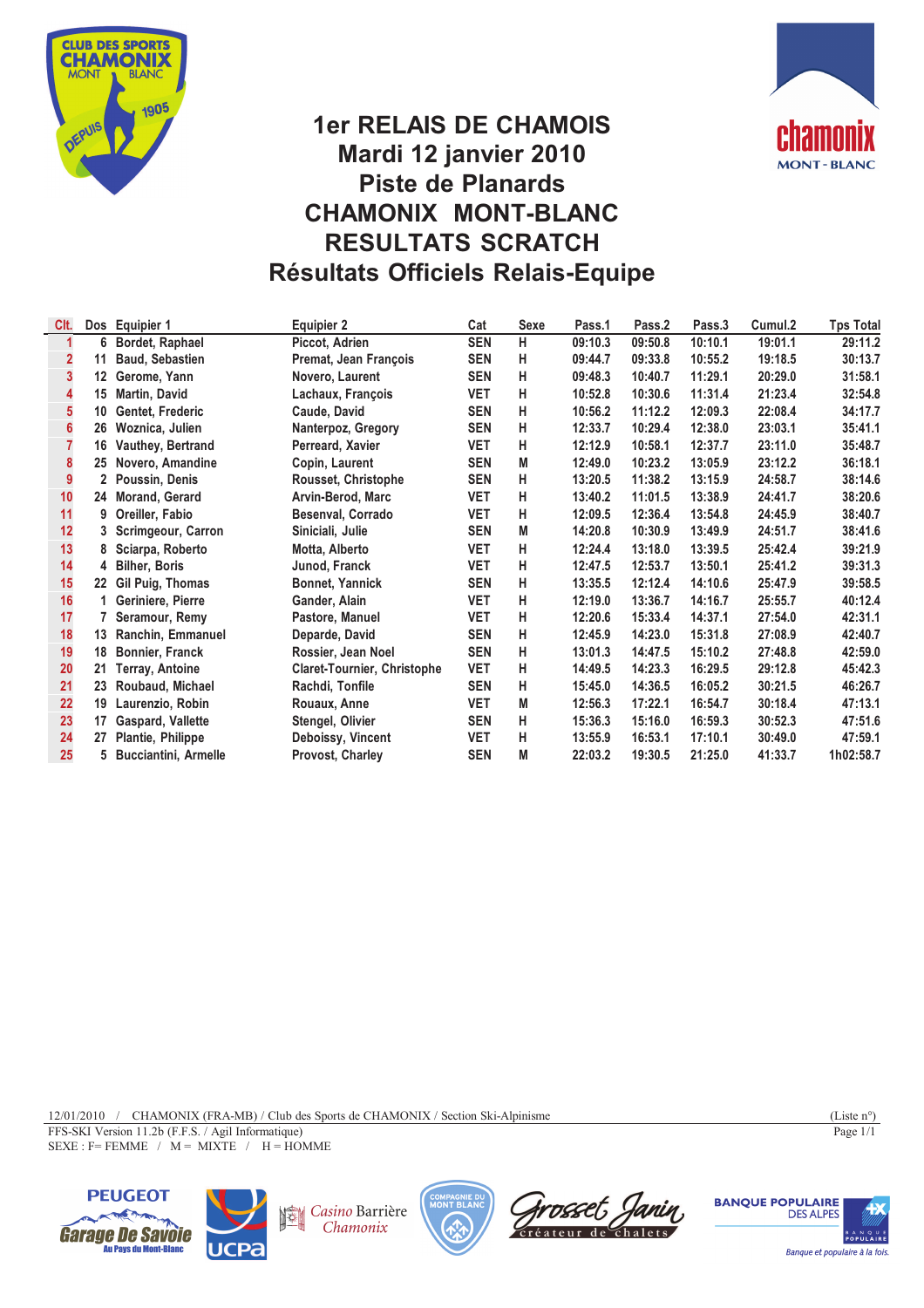



# **1er RELAIS DE CHAMOIS Mardi 12 janvier 2010 Piste de Planards CHAMONIX MONT-BLANC VETERAN MIXTES Résultats Officiels Relais-Equipe**

| Clt. | cauipier<br><b>Dos</b>    | Eauipier        | Cal | Sexe | Pass.   | Pass.   | Pass.J  | Cumul.2 | Total<br><b>Tos</b> |
|------|---------------------------|-----------------|-----|------|---------|---------|---------|---------|---------------------|
|      | 19<br>Robin<br>Laurenzio. | Rouaux.<br>Anne | VE. | М    | 12:56.3 | 17:22.1 | 16:54.7 | 30:18.4 | 47.13'<br>.         |

12/01/2010 / CHAMONIX (FRA-MB) / Club des Sports de CHAMONIX / Section Ski-Alpinisme (Liste n°) FFS-SKI Version 11.2b (F.F.S. / Agil Informatique)  $SEXE : F = FEMME / M = MIXTE / H = HOMME$ 

Page 1/1





Casino Barrière Chamonix



Grosset Janin

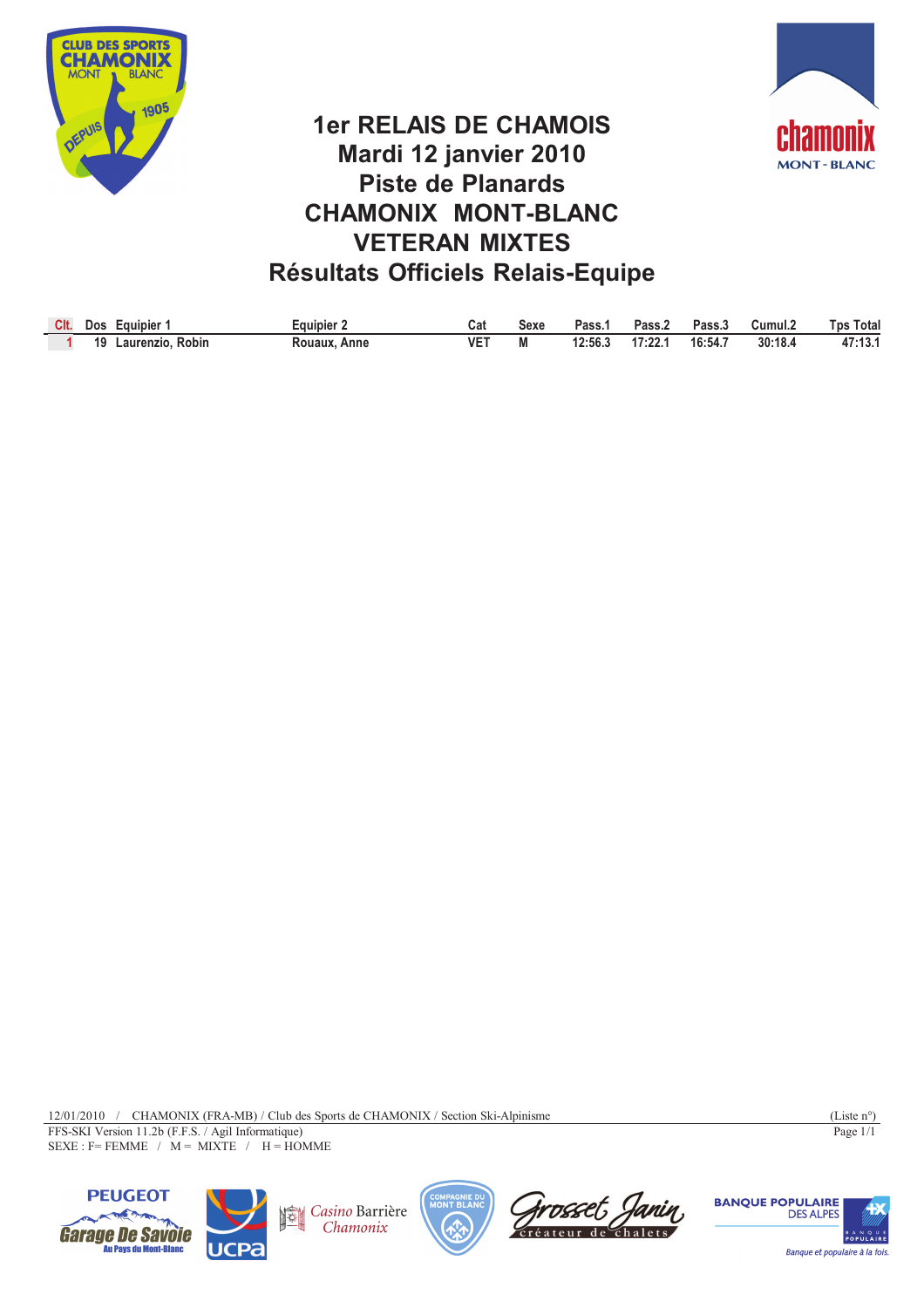



## **1er RELAIS DE CHAMOIS Mardi 12 janvier 2010 Piste de Planards CHAMONIX MONT-BLANC VETERAN HOMMES Résultats Officiels Relais-Equipe**

| CIt. |    | Dos Equipier 1           | Equipier 2                         | Cat        | Sexe | Pass.1  | Pass.2  | Pass.3  | Cumul.2 | Tps Total |
|------|----|--------------------------|------------------------------------|------------|------|---------|---------|---------|---------|-----------|
|      |    | 15 Martin, David         | Lachaux, François                  | VET        | н    | 10:52.8 | 10:30.6 | 11:31.4 | 21:23.4 | 32:54.8   |
|      | 16 | <b>Vauthey, Bertrand</b> | Perreard, Xavier                   | VET        | н    | 12:12.9 | 10:58.1 | 12:37.7 | 23:11.0 | 35:48.7   |
|      |    | 24 Morand, Gerard        | Arvin-Berod, Marc                  | VET        | н    | 13:40.2 | 11:01.5 | 13:38.9 | 24:41.7 | 38:20.6   |
|      |    | 9 Oreiller, Fabio        | Besenval, Corrado                  | VET        | н    | 12:09.5 | 12:36.4 | 13:54.8 | 24:45.9 | 38:40.7   |
|      |    | 8 Sciarpa, Roberto       | Motta, Alberto                     | VET        | н    | 12:24.4 | 13:18.0 | 13:39.5 | 25:42.4 | 39:21.9   |
|      |    | 4 Bilher, Boris          | Junod, Franck                      | VET        | н    | 12:47.5 | 12:53.7 | 13:50.1 | 25:41.2 | 39:31.3   |
|      |    | Geriniere, Pierre        | Gander, Alain                      | VET        | н    | 12:19.0 | 13:36.7 | 14:16.7 | 25:55.7 | 40:12.4   |
|      |    | Seramour, Remy           | Pastore, Manuel                    | VET        | н    | 12:20.6 | 15:33.4 | 14:37.1 | 27:54.0 | 42:31.1   |
|      | 21 | <b>Terray, Antoine</b>   | <b>Claret-Tournier, Christophe</b> | <b>VET</b> | н    | 14:49.5 | 14:23.3 | 16:29.5 | 29:12.8 | 45:42.3   |
| 10   |    | Plantie, Philippe        | Deboissy, Vincent                  | VET        | н    | 13:55.9 | 16:53.1 | 17:10.1 | 30:49.0 | 47:59.1   |

12/01/2010 / CHAMONIX (FRA-MB) / Club des Sports de CHAMONIX / Section Ski-Alpinisme (Liste n°) FFS-SKI Version 11.2b (F.F.S. / Agil Informatique)  $SEXE : F = FEMME / M = MIXTE / H = HOMME$ 

Page 1/1





Casino Barrière Chamonix





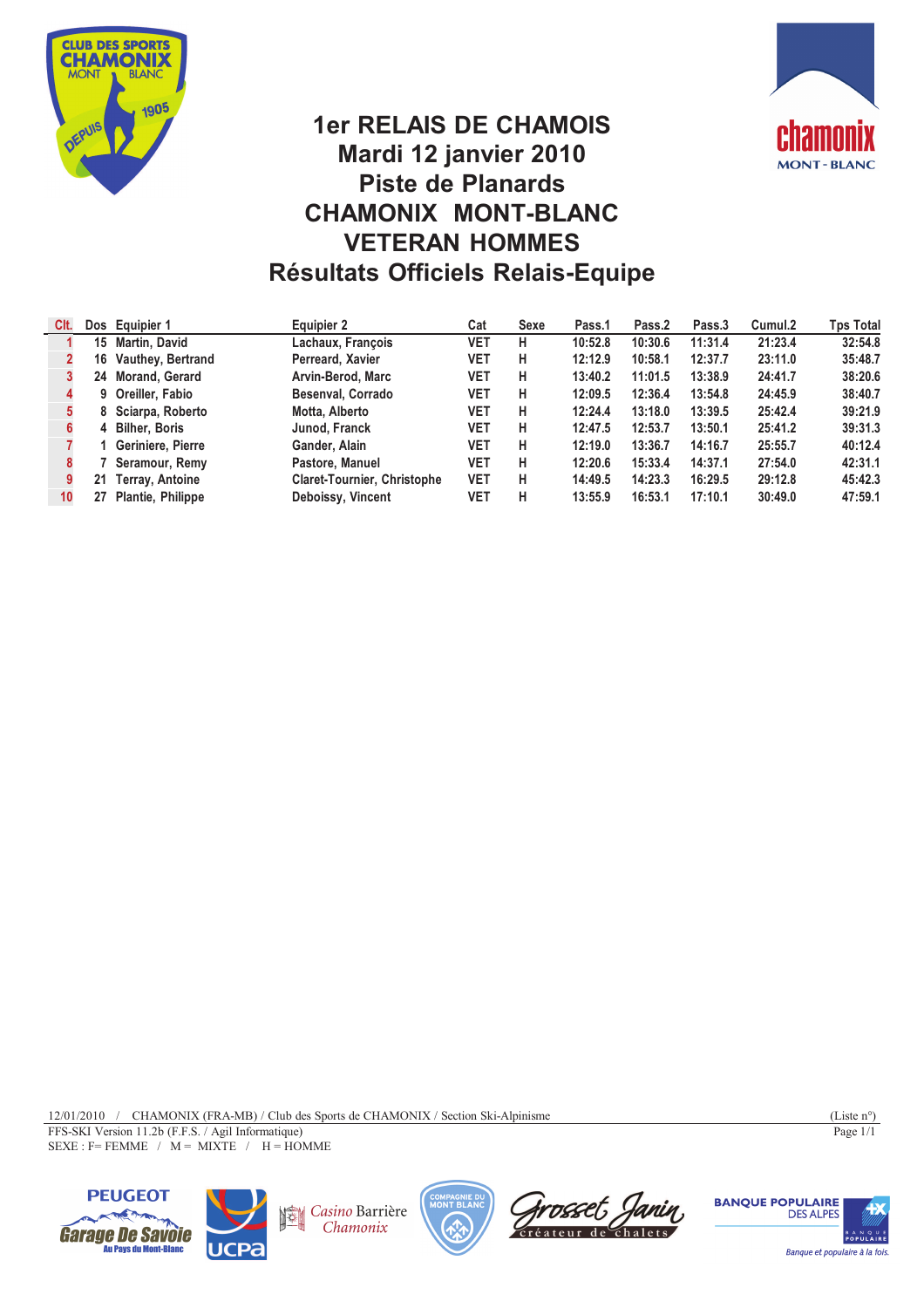



# **1er RELAIS DE CHAMOIS Mardi 12 janvier 2010 Piste de Planards CHAMONIX MONT-BLANC SENIOR MIXTE Résultats Officiels Relais-Equipe**

| CIt. | Dos Equipier 1              | Equipier 2       | Cat | Sexe | Pass. <sup>1</sup> | Pass.2  | Pass.3  | Cumul.2 | Tps Total |
|------|-----------------------------|------------------|-----|------|--------------------|---------|---------|---------|-----------|
|      | 25 Novero, Amandine         | Copin, Laurent   | SEN |      | 12:49.0            | 10:23.2 | 13:05.9 | 23:12.2 | 36:18.1   |
|      | 3 Scrimgeour, Carron        | Siniciali, Julie | SEN |      | 14:20.8            | 10:30.9 | 13:49.9 | 24:51.7 | 38:41.6   |
|      | <b>Bucciantini, Armelle</b> | Provost, Charley | SEN |      | 22:03.2            | 19:30.5 | 21:25.0 | 41:33.7 | 1h02:58.7 |

12/01/2010 / CHAMONIX (FRA-MB) / Club des Sports de CHAMONIX / Section Ski-Alpinisme (Liste n°) FFS-SKI Version 11.2b (F.F.S. / Agil Informatique)  $SEXE : F = FEMME / M = MIXTE / H = HOMME$ 

Page 1/1





Casino Barrière Chamonix